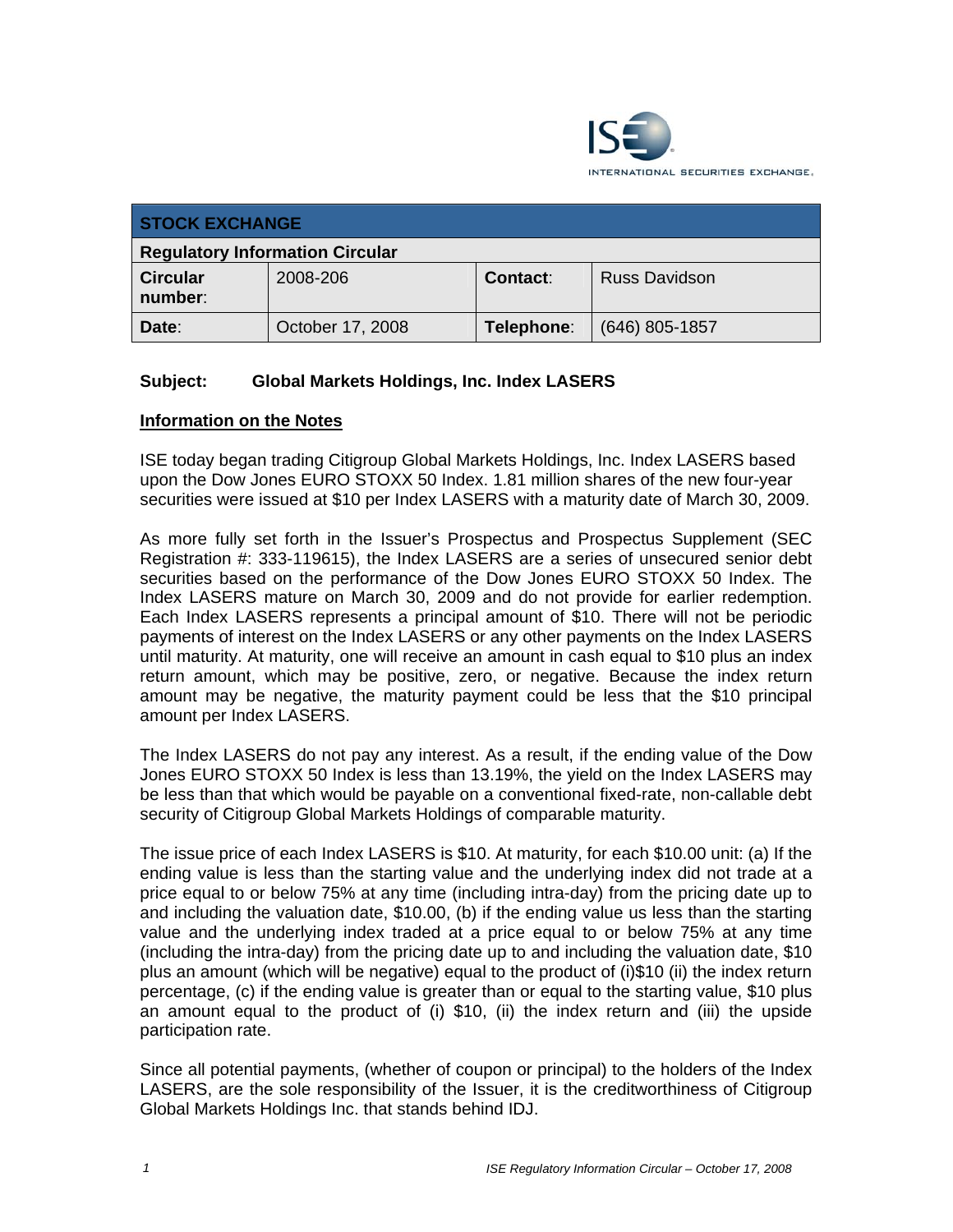Member and member organizations should advise purchasers that the securities represented in the underlying index are not involved in the subject offering and have no obligation with respect to these securities whatsoever, including any obligations with respect to the principal amount to be paid at maturity, or to take the needs of the Issuer or holders into consideration. The Index LASERS are a series of unsecured debt issued by Citigroup Global Markets Holdings Inc. and will be issued in book-entry form. The Trustee for the securities is The Bank of New York.

The market value of IDJ will depend substantially on the value of the Dow Jones EURO STOXX 50 Index. Other factors that will likely affect the trading value of IDJ are changes in interest rates, volatility of the Index, time remaining to maturity, the credit rating of the Issuer and dividend yields on the stocks comprising the Index.

Information concerning taxation may be found in the Prospectus.

Trading in the shares on ISE is on a UTP basis and is subject to ISE equity trading rules. The shares will trade from 9:00 a.m. until 4:00 p.m. Eastern Time. Equity Electronic Access Members ("Equity EAMs") trading the shares during the Pre-Market Session are exposed to the risk of the lack of the calculation or dissemination of underlying index value or intraday indicative value ("IIV"). For certain derivative securities products, an updated underlying index value or IIV may not be calculated or publicly disseminated in the Pre-Market hours. Since the underlying index value and IIV are not calculated or widely disseminated during Pre-Market hours, an investor who is unable to calculate implied values for certain derivative securities products during Pre-Market hours may be at a disadvantage to market professionals.

Equity EAMs also should review NASD Notice to Members 03-71 for guidance on trading these products. The Notice reminds members of their obligations to: (1) conduct adequate due diligence to understand the features of the product; (2) perform a reasonable-basis suitability analysis; (3) perform customer-specific suitability analysis in connection with any recommended transactions; (4) provide a balanced disclosure of both the risks and rewards associated with the particular product, especially when selling to retail investors; (5) implement appropriate internal controls; and (6) train registered persons regarding the features, risk and suitability of these products.

**This Regulatory Information Circular is not a statutory Prospectus. Equity EAMs should consult the Trust's Registration Statement, SAI, Prospectus and the Fund's website for relevant information.**